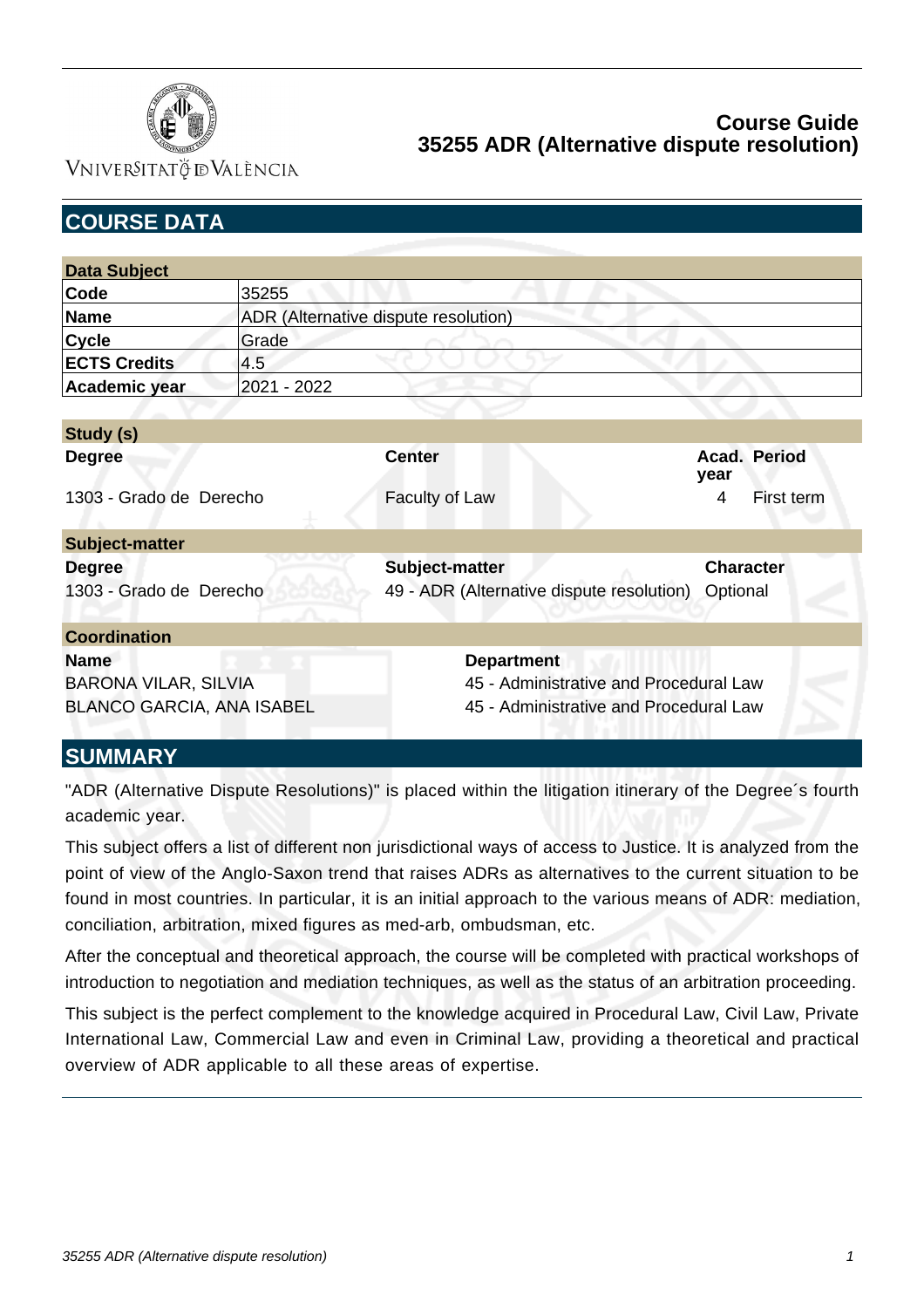

VNIVERSITATÖ ID VALÈNCIA

# **PREVIOUS KNOWLEDGE**

### **Relationship to other subjects of the same degree**

There are no specified enrollment restrictions with other subjects of the curriculum.

### **Other requirements**

No prerequisites required It is recommended having studied the subject "Introduction to Procedural Law"

# **OUTCOMES**

### **1303 - Grado de Derecho**

- Understand the legal system as unitary and have an interdisciplinary perspective of legal problems.
- Know the community and international regulatory framework, its institutions and their functioning.
- Be able to use legal sources (legal, jurisprudential and doctrinal).
- Be able to read and interpret legal texts.
- Be able to communicate correctly both orally and in writing in the field of law.
- Be able to analyse legal problems and synthesise their approach and resolution.
- Develop critical awareness for the analysis of the legal system and develop the legal dialectic.
- Have negotiation and conciliation skills.

### **Competence No. 1:**

Ability to recognize non-judicial ways of dispute resolution, their scope, and their complementary or alternative nature to the judicial protection (regarding specific skills of the degree E: 3, 6, 7, 9, 10, 11, 14).

### **Competence No. 2:**

Ability to recognize mediation techniques existing under Spanish law and their possible extension to other areas (regarding specific skills of the degree E: 3, 7, 8, 9, 10, 14).

### **Competence No. 3:**

Ability to recognize the institution of arbitration, subjects who may develop it, the areas where it is applicable and arbitration proceeding (regarding specific skills of the degree E: 3, 7, 8, 9, 10, 14).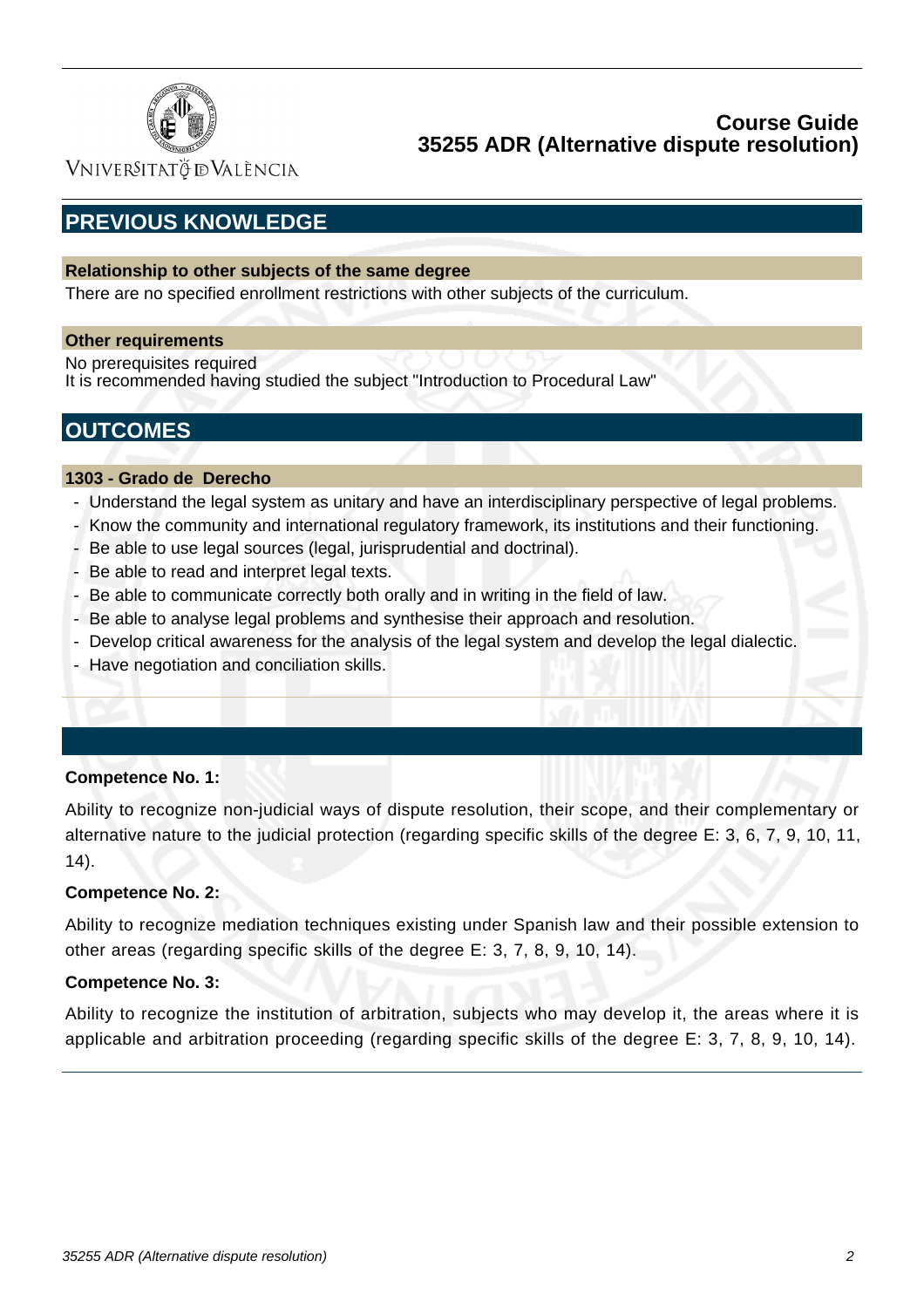

Vniver§itatğ dValència

# **DESCRIPTION OF CONTENTS**

#### **1. Introduction to ADR (Alternative Dispute Resolutions)**

1. ADR: global movement.

2. Emergence and origin in the Anglo-Saxon world. Justification and philosophical and legal development in shaping the ADR as a movement.

3. Special reference to the Common Law model. Manifestations.

4. Belated expansion of ADR in the continental legal system. Incidence and influence of the European Union in its projection.

5. Linking and meaning to "Access to Justice" Where are we going to? Advantages and threats.

- 6. Means of ADR.
- 6.1. Auto-composition
- 6.2. Hetero-composition

#### **2. Mediation. Concept, principles and classes**

- 1. Mediation: concept and principles. Advantages and disadvantages. Differences with conciliation.
- 2. Mediation classes. Movement of sectoralization of mediation.
- 2.1. Family mediation.
- 2.2. Civil and commercial mediation.
- 2.3. Criminal Mediation.
- 2.4. Mediation in specific conflicts: neighborhood, consumer matters, social, among others.

3. Workshops on mediation: practical development of the mediation. Schools of mediation and practical application.

#### **3. Arbitration**

- 1. Introduction to the study of arbitration: history, legislative developments.
- 2. Subject matters of the arbitration.
- 3. Subjects in arbitration
- 4. Arbitral proceedings
- 5. Arbitral award. Effects. Appeal
- 6. Practical workshop. Simulation arbitral proceedings.
- 7. Sectoral arbitration.

# **WORKLOAD**

| <b>ACTIVITY</b>                              |       | <b>Hours</b> | % To be attended |
|----------------------------------------------|-------|--------------|------------------|
| Theoretical and practical classes            |       | 45,00        | 100              |
| Attendance at events and external activities | 5,00  |              |                  |
| Development of group work                    | 6,00  |              |                  |
| Development of individual work               | 2,50  |              |                  |
| Study and independent work                   |       | 2,50         |                  |
| Readings supplementary material              |       | 4,00         |                  |
| Preparation of evaluation activities         |       | 31,50        |                  |
| <b>Preparing lectures</b>                    |       | 6,00         |                  |
| Preparation of practical classes and problem |       | 10,00        |                  |
|                                              | TOTAL | 112,50       |                  |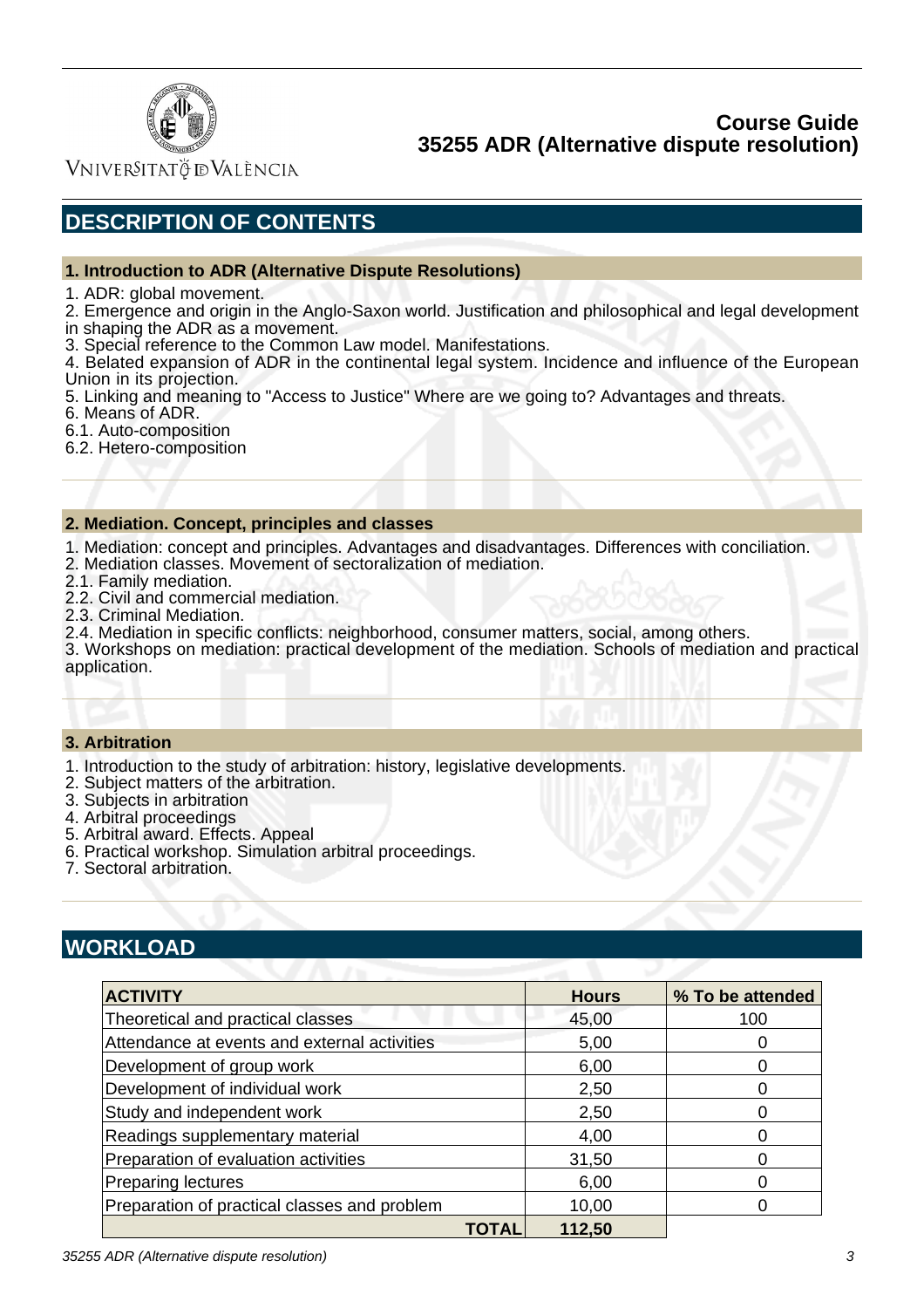

Vniver§itatğ dValència

# **TEACHING METHODOLOGY**

This is a theoretical-practical course that makes it possible to achieve a sufficient knowledge that allowsto solve any questions that may arise in practice. Hence, the methodology will be:

 1. On the one hand, the use of master classes for teaching concepts and principles. Classes which will build on the basic tools of educational texts, by using media like PowerPoint, among others.

 2. On the other hand, within the framework of the implemented activities, we will work on the practical adaptation of the know-how through simulations. Mediation procedures with use of videos, practical application of mediation techniques. Simulation of oral sessions of arbitration during the classes, among others. This methodology is carried out through workshops.

 3. Also, additional activities will be planned by organizing external sessions in the centers of mediation and/or arbitration, whenever possible.

## **EVALUATION**

The skill assessment procedures will be:

 • 70%: written test or oral objective examination, including theoretical and practical issues and/or problems.

 • 30%: practical activities assessment, individual and/or in group, from the development and delivery of papers, reports and/or oral presentations, and participations an seminars.

-The score obtained in the continuous assessment will only be added to the score obtained in the test or the theoretical-practical knowledge assessment tests, if the latter reaches, at least, 50% of the maximum score established, either by adding the score of the partial test passed plus the final test, either by the score of the final test.

## **REFERENCES**

#### **Basic**

- BARONA VILAR, S., Solución extrajurisdiccional de conflictos. ADR y Derecho Procesal, Tirant lo Blanch, Valencia, 1999.
- BARONA VILAR, S., Mediación en asuntos civiles y mercantiles en España, Tirant lo Blanch, Valencia,2013.
- AA.VV. (coord. por BARONA VILAR, S.), Comentarios a la Ley de Arbitraje,Civitas, 2ª ed., Cizur Menor, 2011.
- BARONA VILAR, S., Mediación penal: fundamento, fines y régimen jurídico, Tirant lo Blanch, Valencia, 2008.
- BARONA VILAR, Silvia, "Nociones y principios de las ADR (Solución extrajurisdiccional de conflictos)", Tirant lo Blanch, 2018.